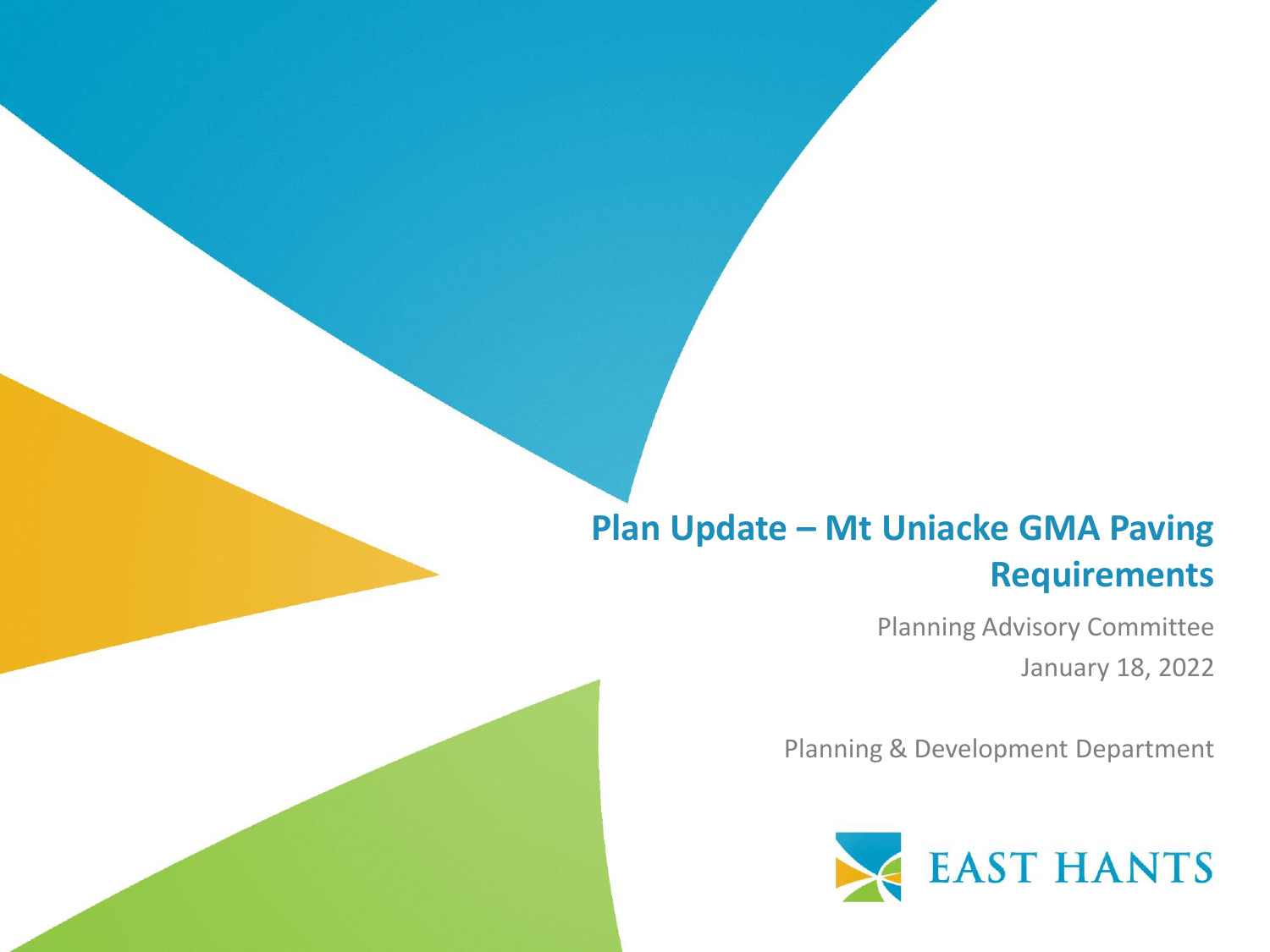# Background

In September 2020 Council passed the following motion:

*C20(261) Passed that Council direct staff prepare a report on the current Growth Management Area and should it be revised with regards to paving of roads for new development.* 

- Although the motion doesn't mention Mt. Uniacke, the discussion at the time suggested that requiring paved roads in this area may be discouraging development.
- Given that Mt. Uniacke is the only Growth Management Area (GMA) that is not serviced with municipal sewer, it has much lower density.
- Minimum area for an R1 lot goes from 500 m<sup>2</sup>, where there are municipal services, to  $3720 \text{ m}^2$ , where on-site services must be used.
- Similarly, lot frontage goes from 16 m to 30 m.
- The result would be potentially less profitable development economics with 7 times fewer lots and nearly twice the paving cost per lot.

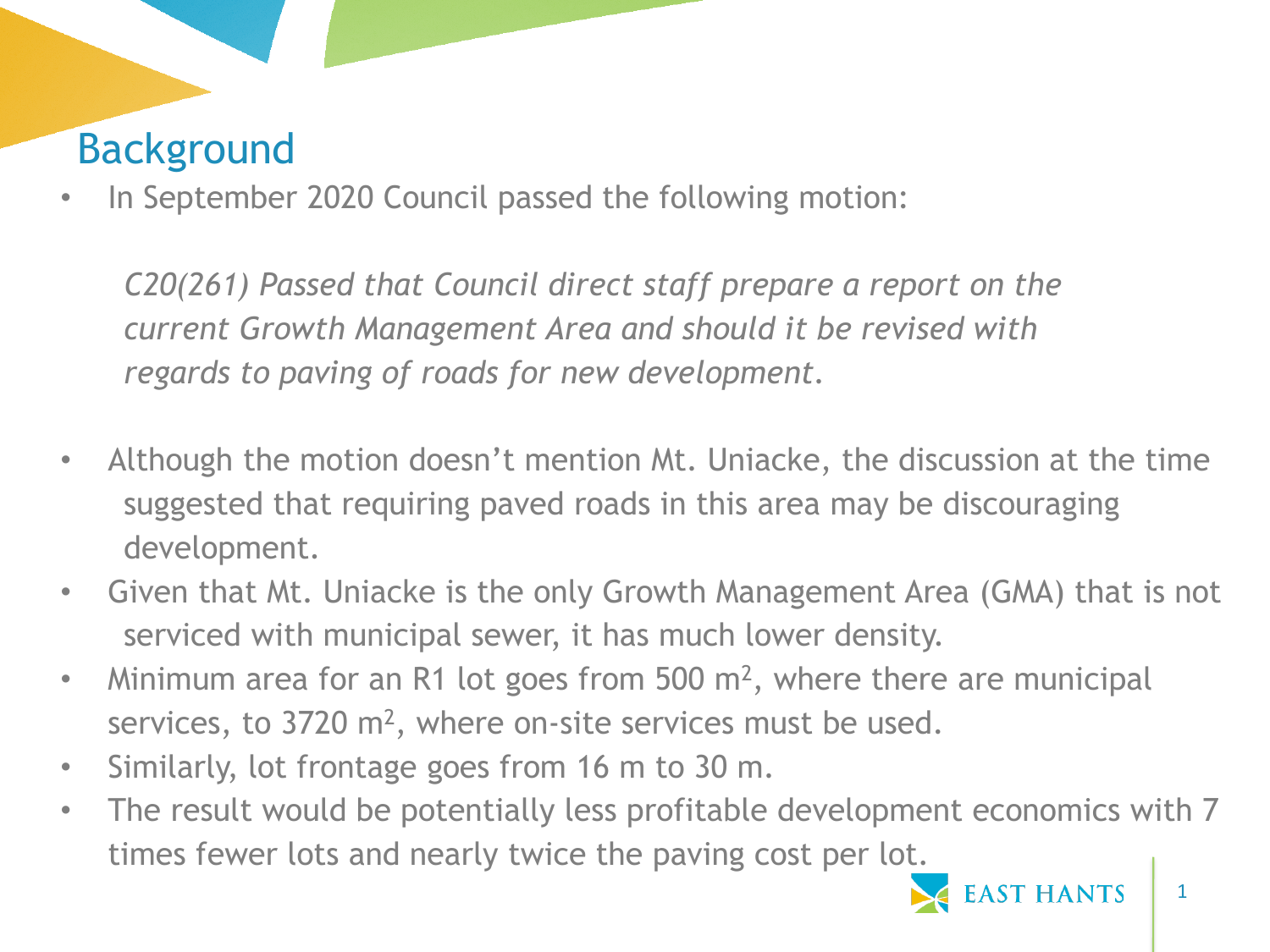# Background

Mt Uniacke GMA

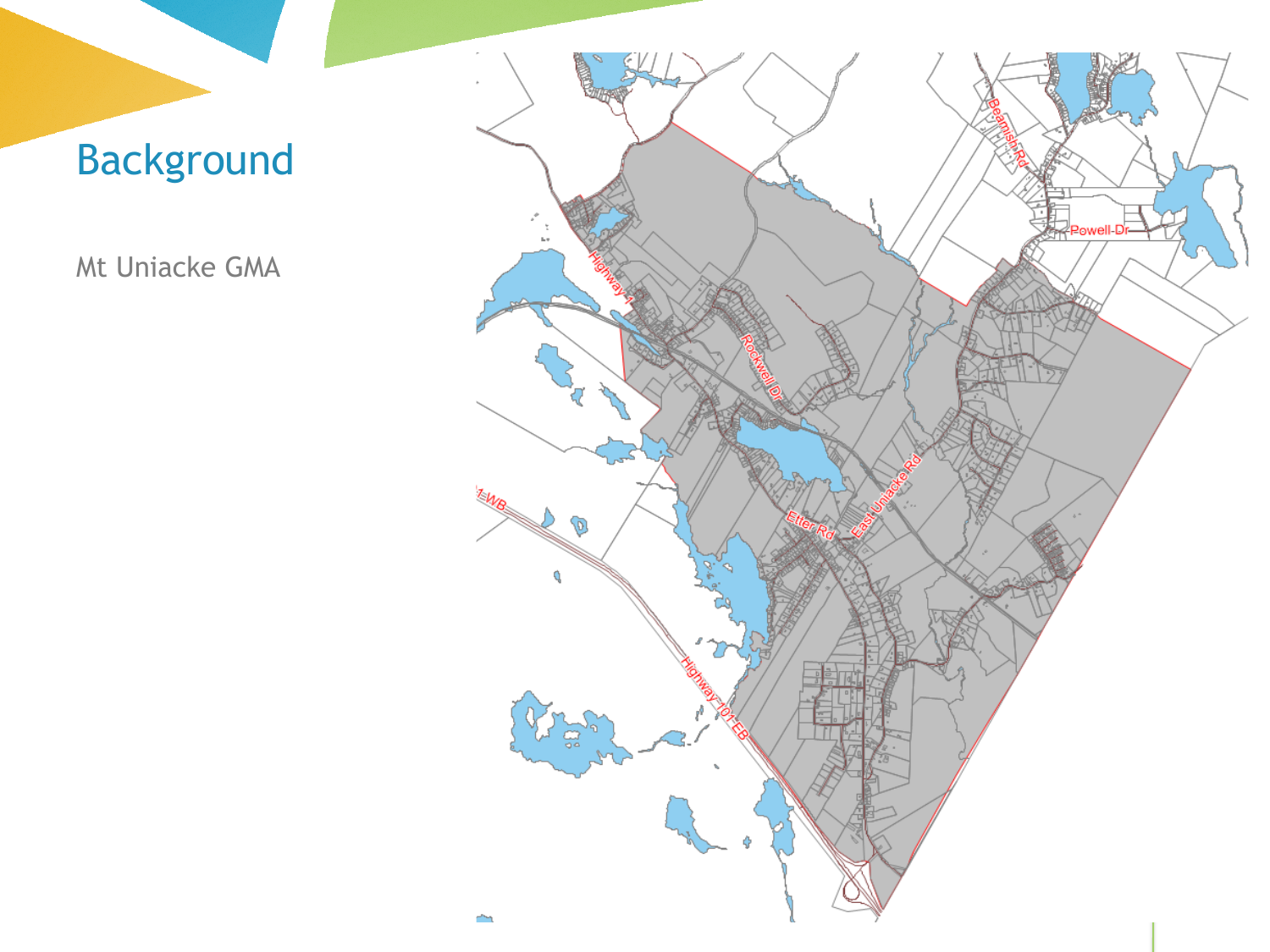- Council has debated the requirement for paved roads in various areas of the municipality a number of times.
- The current regulations, which have been in place since April 2006, require paved roads in all Growth Management Areas and Growth Reserve Areas while not requiring paving elsewhere.
- The rationale for this is that it is these areas, whether serviced or not, that Council is directing growth to. With greater development comes greater traffic and resulting complaints about dust and potholes on unpaved roads.

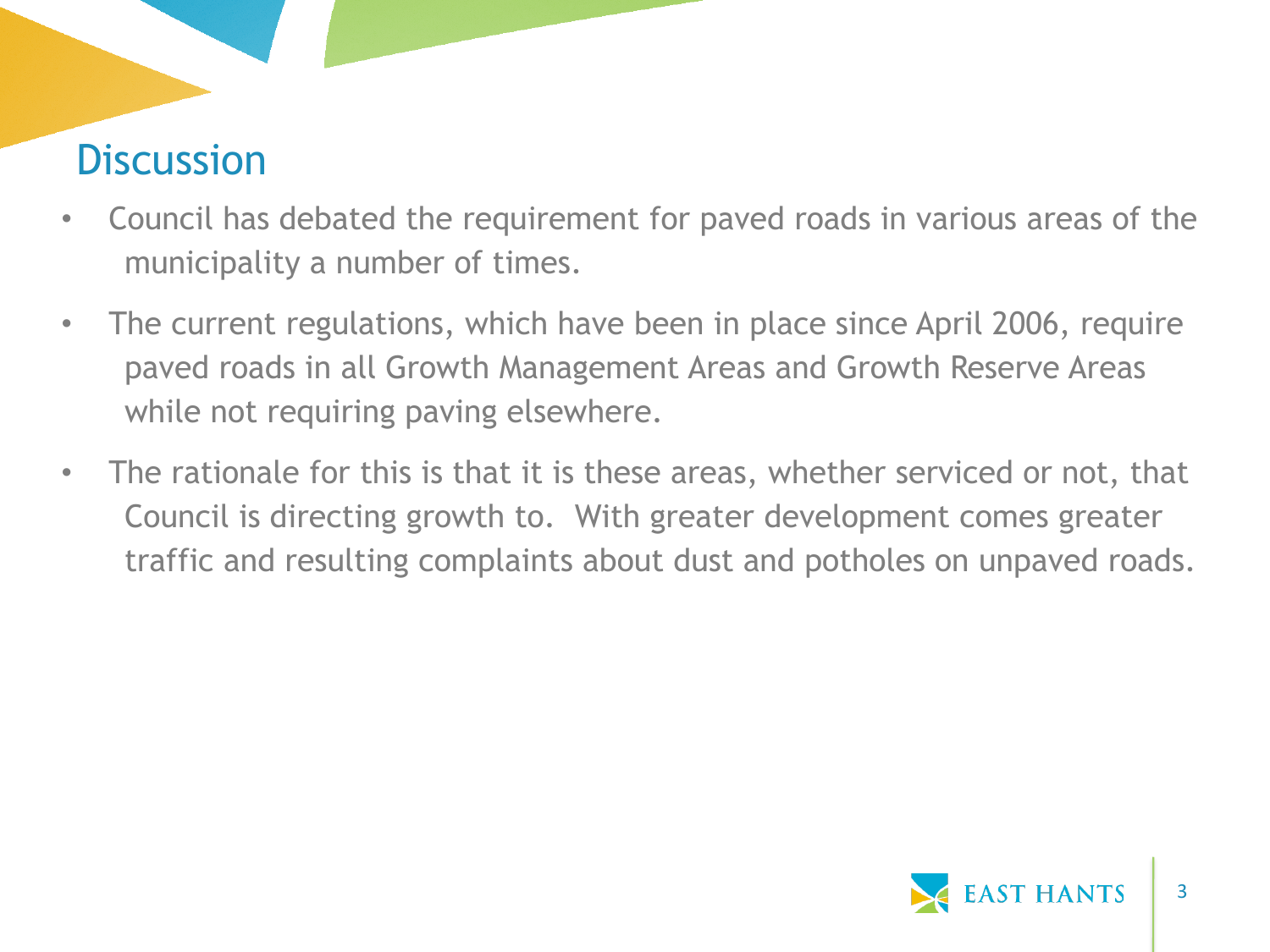- In addition, the argument about the weaker development economics with paved roads, given the lower density, ignores the significant additional costs developers face when building new roads in serviced areas.
- These costs include the installation of sewer, water, buried storm drains, curbs, street trees and sidewalks.
- Serviced areas are also subject to the Lot Grading Bylaw and require 10% of the land to be dedicated to the municipality for public open space as opposed to 5% in unserviced areas.
- Another significant cost that only applies to serviced areas are infrastructure fees which amount to \$6,000 per R1 lot.
- Although staff have heard complaints about the road paving requirement in the past, in the last few years staff have noticed an increased interest in development in the Mt. Uniacke area and the road paving requirement no longer seems to be an issue.

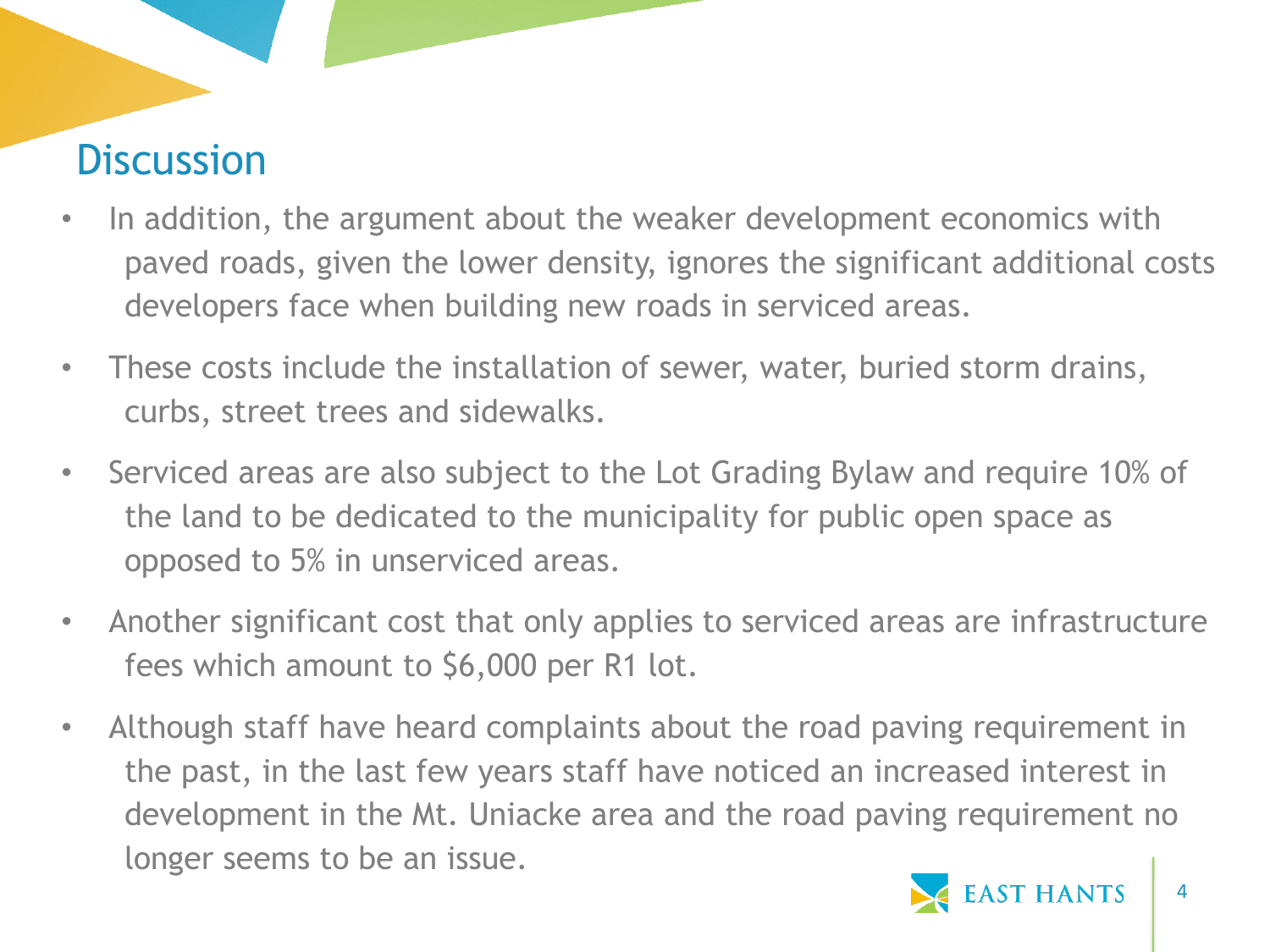Current examples of development in the Mt. Uniacke area requiring road paving include:

The Orchards, a 23 lot subdivision off of the Etter Road which has received tentative approval under the Subdivision Bylaw.

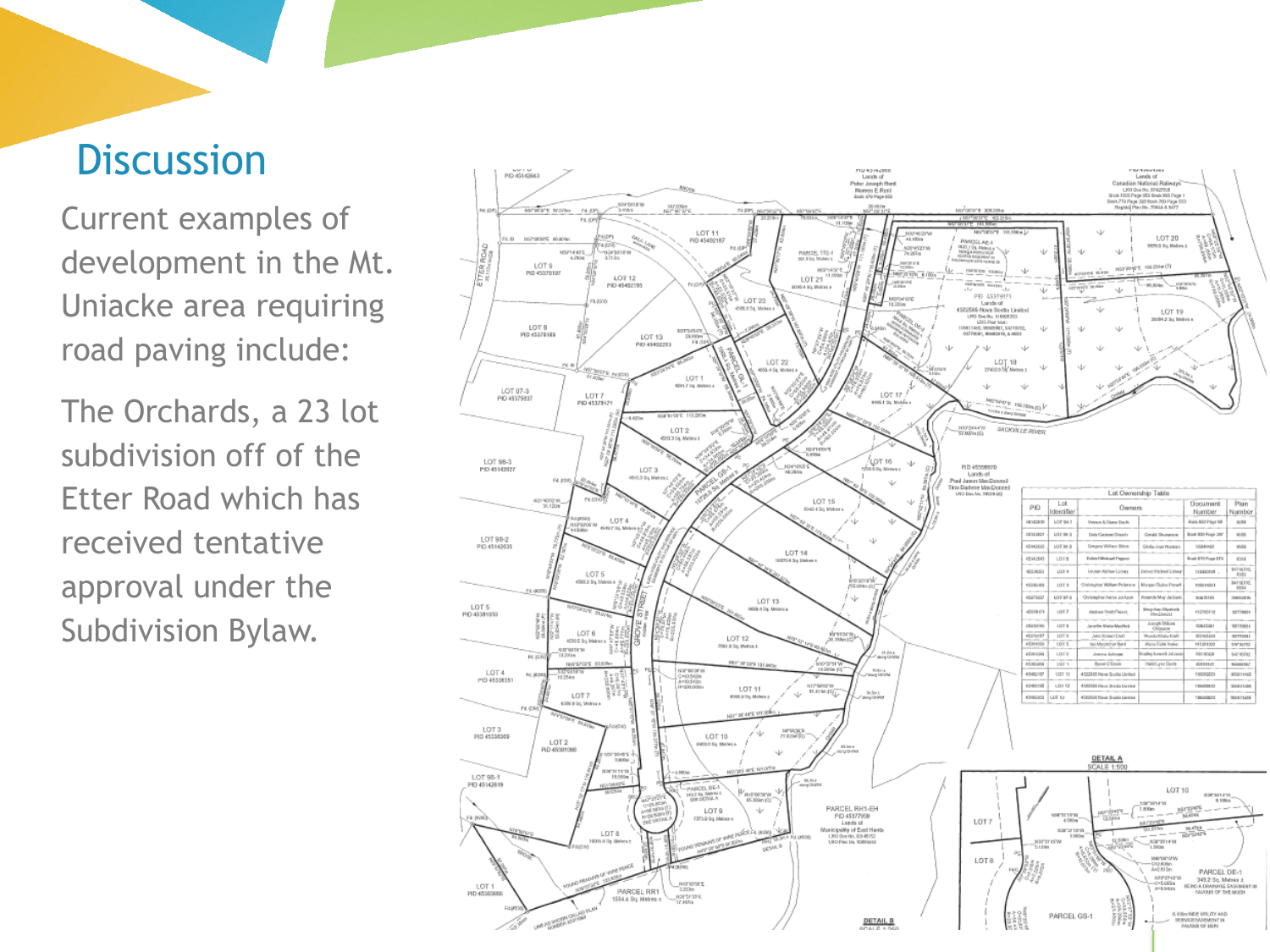Portree JACC's proposal for a 50 lot subdivision currently under review for an MPS/LUB amendment off of the South Uniacke Road.



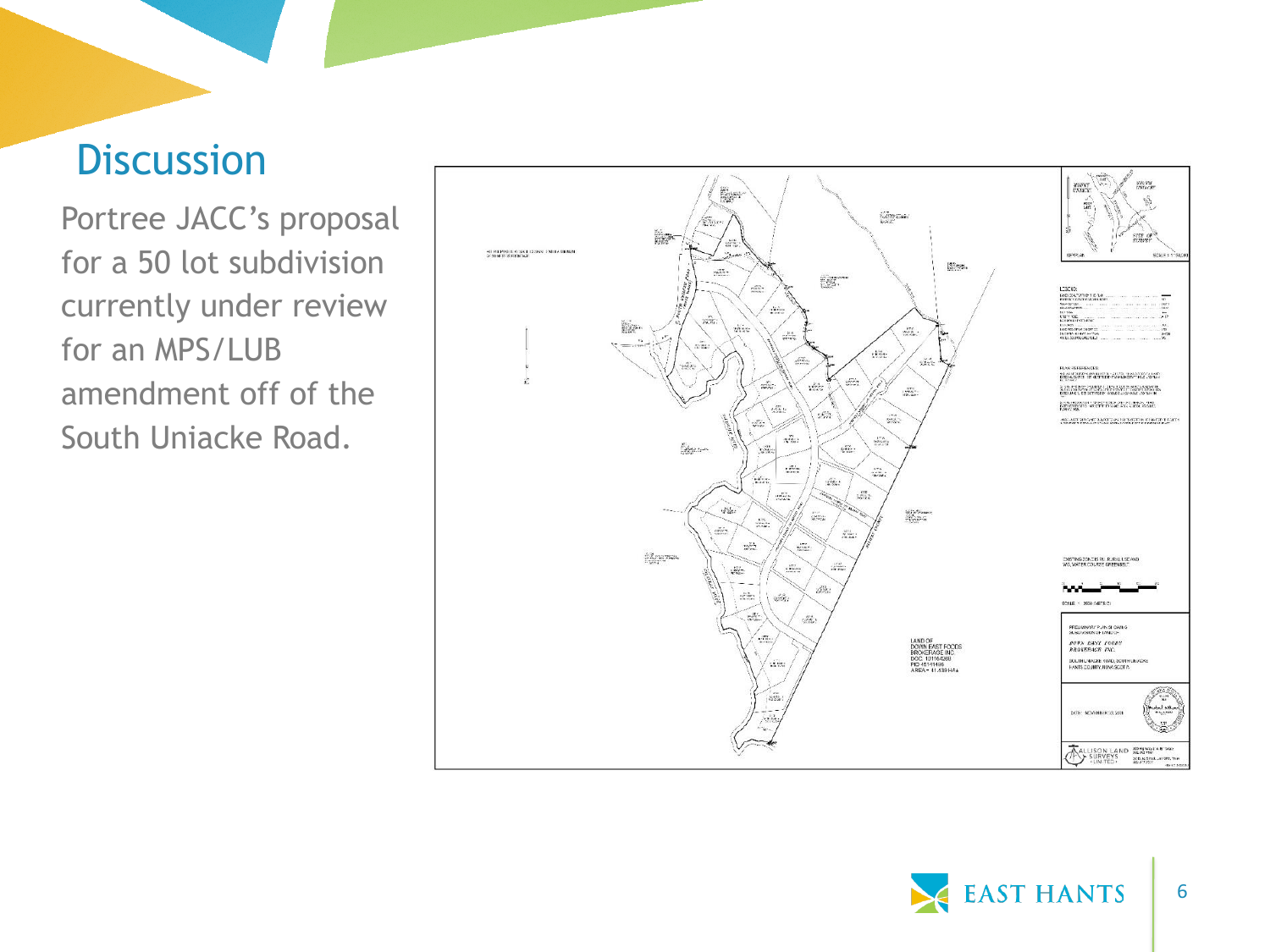**Headwater** Village Phase 3, a 24 lot subdivision off of the Old Mines Road currently in the tentative subdivision approval stage.



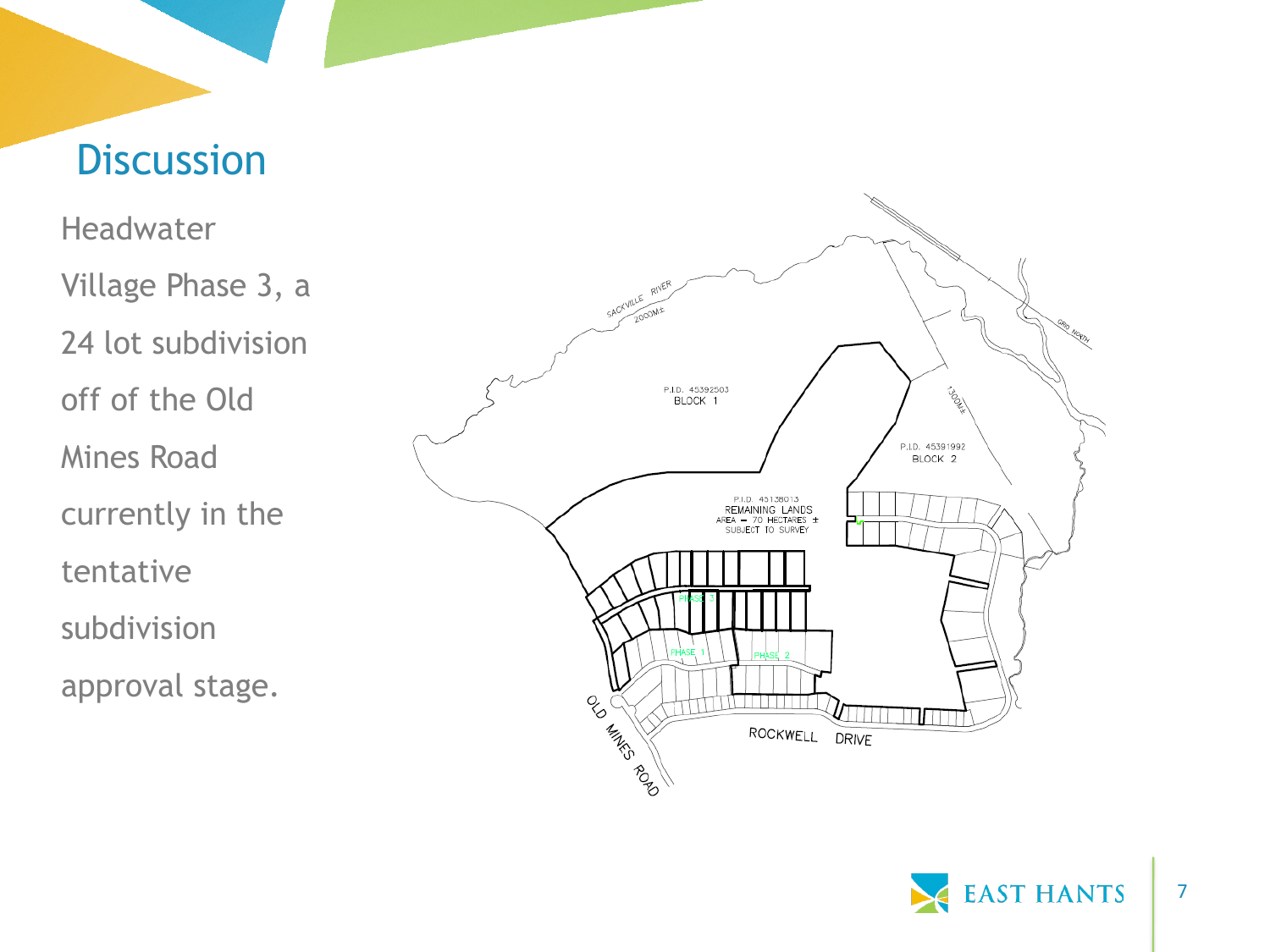# Conclusion

- If the cost of paving new roads in the Mt. Uniacke GMA has been a barrier to development in the past, it appears to no longer be the case as evidenced in the strong developer interest staff are seeing in the above noted applications and other inquiries.
- Given this trend and the superior service advantages that paved roads offer to residents, staff are recommending that the existing regulations be maintained.